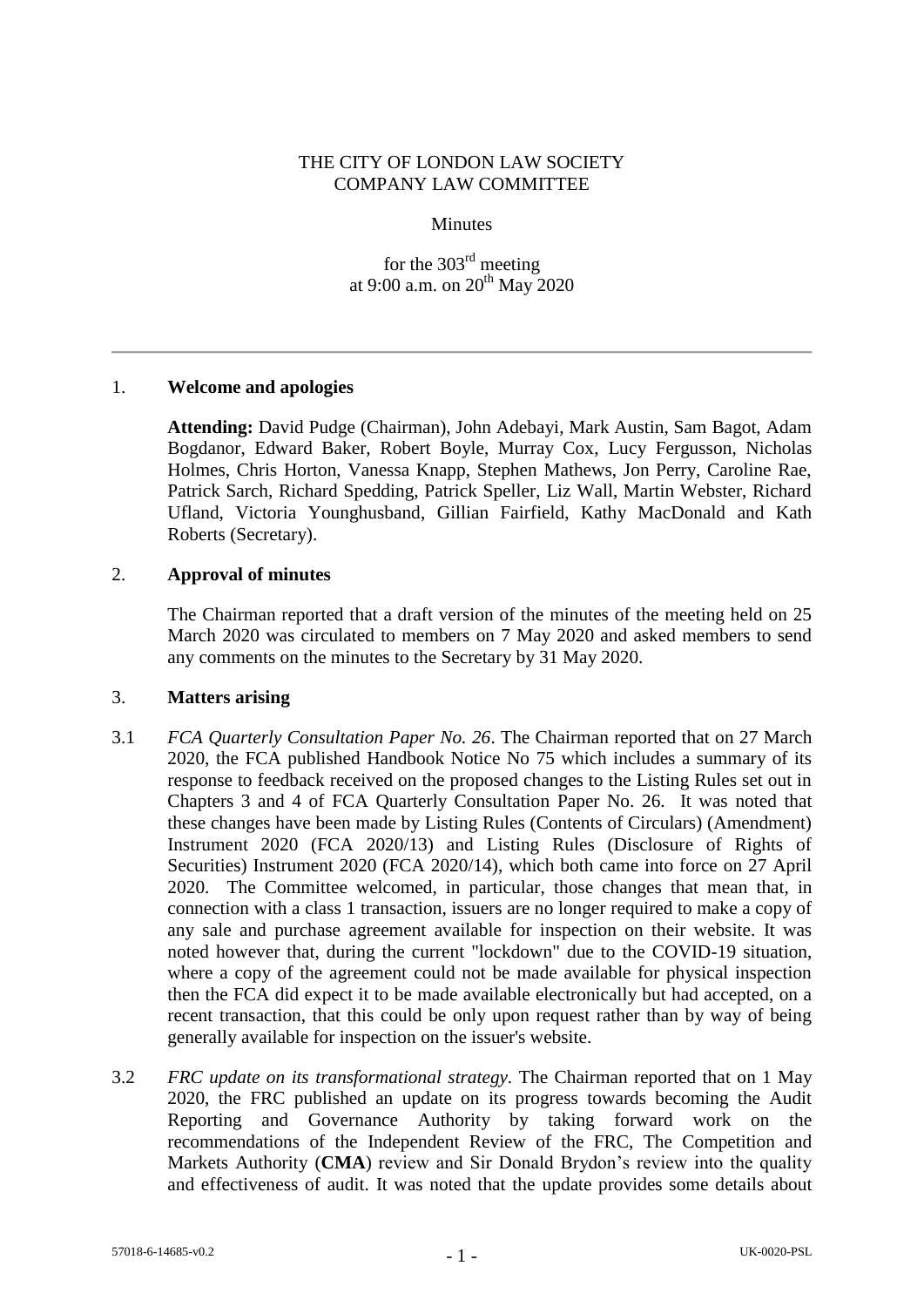the progress made so far and the expected next steps and that the FRC's combined "Transformation Programme" comprises of six workstreams that will drive the FRC's delivery of the recommendations across all three reviews as one holistic programme.

3.3 *FRC Strategy 2020/21*. The Committee noted that on 23 March 2020, the FRC issued a press release on its 2020/21 strategy for reform, in which it stated that it is promoting a more resilient audit market and will develop its longer term strategy once the Government has finalised its position on key public policy issues related to the audit market. It was also noted that the FRC states it has a new purpose - serving the public interest by setting high standards of corporate governance, reporting and audit and by holding to account those responsible for delivering them and to meet this its core objectives are: (i) to set high standards in corporate governance and stewardship, corporate reporting, audit and actuarial work and assess the effectiveness of the application of those standards, enforcing them proportionally where it is in the public interest; (ii) to promote improvements and innovation in these areas, exploring good practice with a wide range of stakeholders; and (iii) to transform the organisation into a fit-for-purpose, independent regulator.

## 4. **Discussions**

4.1 *FCA announces measures to help companies raise new funding.* The Committee noted that on 8 April 2020, the FCA issued a press release announcing a series of measures to help listed companies to raise new funding while retaining an appropriate degree of investor protection. It was also noted that the measures, set out in the FCA's statement of policy on listed companies and recapitalisation issuances during the coronavirus crisis, include: (i) an endorsement of the Pre-Emption Group's recommendation set out in item 4.3; (ii) advice to issuers to consider the use of simplified prospectuses (as permitted under the changes to the prospectus regime introduced in July 2019) where they are required to prepare a prospectus as part of any recapitalisation issue; (iii) providing clarity on the FCA's expectations about the due diligence supporting 'working capital statements' in share prospectuses and shareholder circulars given the significant economic uncertainties caused by coronavirus; and (iv) temporary modifications to the Listing Rules on a case by case basis in relation to Class 1 and related party transactions, enabling issuers to apply to the FCA for a waiver from the requirement to hold a general meeting, where a sufficient level of shareholder commitments in favour of approving the relevant transaction can be obtained.

Victoria Younghusband provided feedback to the Committee on the discussions with the FCA on a call on 16 April 2020 regarding additional suggestions raised with them to assist in equity capital raisings which the FCA was not intending to progress.

4.2 *FCA Dear CEO letter on ensuring fair treatment of corporate customers preparing to raise equity finance*. The Chairman reported that on 28 April 2020, the FCA published a Dear CEO letter on ensuring the fair treatment of corporate customers preparing to raise equity finance in which the FCA refers to reports that banks may have used their lending relationship to exert pressure on corporate clients to secure roles on equity mandates that the issuer would not otherwise appoint them to, and such conduct could be a breach of FCA rules and principles.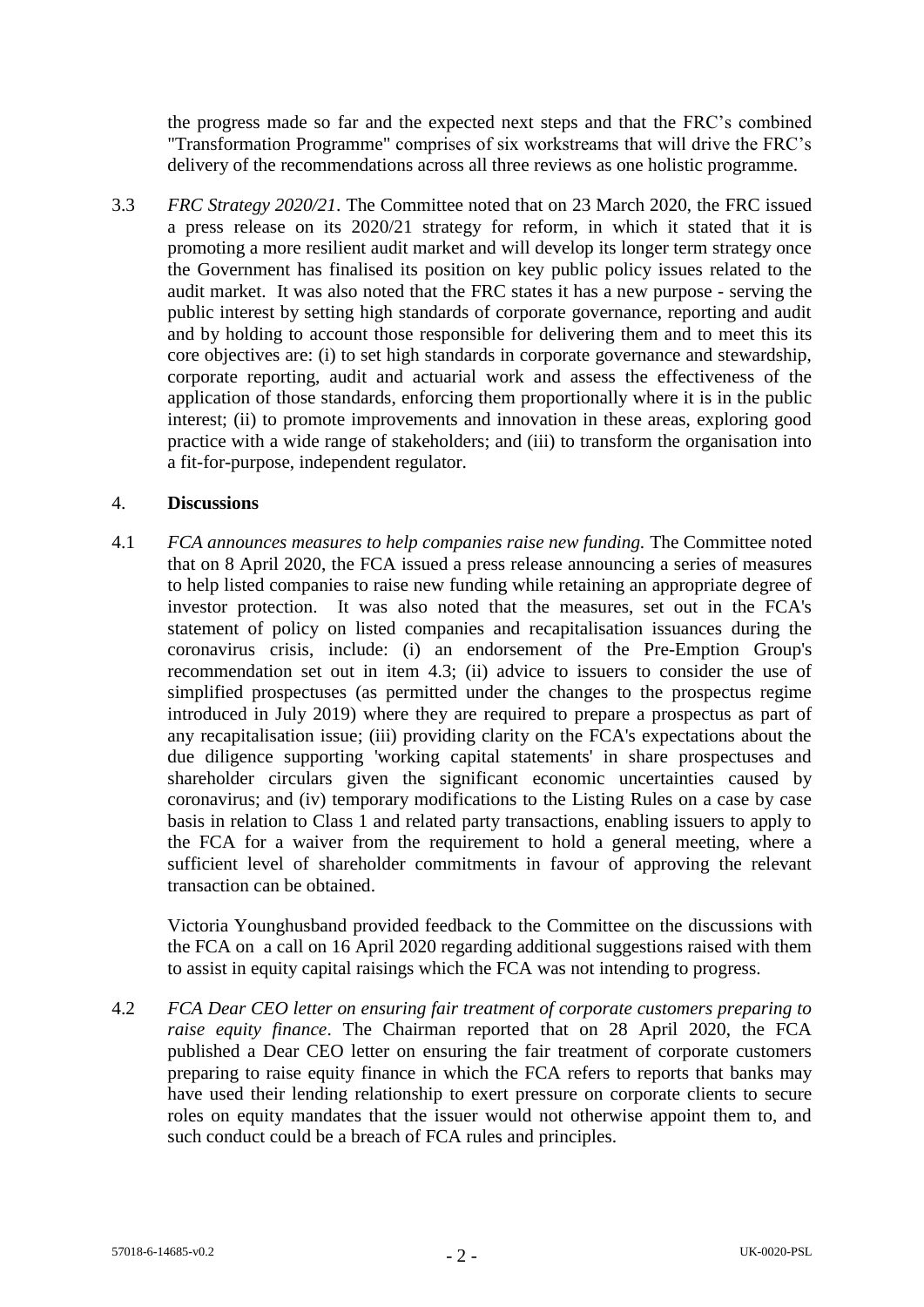4.3 *Pre-Emption Group expectations for issuances in the current circumstances*. The Chairman reported that on 1 April 2020, the Pre-Emption Group released a statement recommending investors consider, on a case-by-case basis, supporting issuances by companies of up to 20% of their issued share capital on a temporary basis until 30 September 2020.

The Committee discussed the concerns that have been raised about the exclusion of retail shareholders from large placings It was noted that on the recent Compass Group plc placing (May 2020) that Compass included a retail element which was facilitated by a company called PrimaryBid, which is backed by the London Stock Exchange. The Compass placing comprised of an £2bn institutional placing and a separate retail offer of not more than EUR 8 million (in order that it is an exempt offer for the purposes of the Prospectus Regulation).

4.4 *Coronavirus and AGMs.* It was noted that on 27 March 2020, the FRC and ICSA published updated guidance about company AGMs and the impact of Covid-19, which provides advice on how listed companies might implement contingency plans for holding AGMs in light of the UK Government lockdown measures. It was further noted that on 28 March 2020, the Government announced in a press release that it will introduce legislation to enable companies to hold AGMs in a way that is consistent with the lockdown measures. Committee members noted that on 17 April 2020, the FRC published a Q&A on measures in respect of company filings, AGMs and other general meetings during Covid-19 that it prepared with BEIS. The Chairman reported that BEIS had indicated that the Corporate Insolvency and Governance Bill would be published very shortly.

The Chairman also drew the Committee' attention to the Irish High Court's recent refusal to grant an injunction to stop Grafton Group plc's AGM being held behind closed doors (noting that the shareholder who sought the injunction argued that the meeting could have been held as late as 7 August 2020 and that proceeding with the meeting behind closed doors on 29 April 2020 breached shareholders' rights under the Irish Companies Act).

- 4.5 *ICSA guidance note on withdrawal or amendment of dividend resolution.* The Committee noted that on 29 April 2020, ICSA published a guidance note on the withdrawal or amendment of a dividend resolution put to shareholders for approval at the Annual General Meeting.
- 4.6 *Coronavirus and wrongful trading/insolvency regime*. The Committee noted the announcement by BEIS on 28 March 2020, that it will temporarily suspend wrongful trading provisions retrospectively from 1 March 2020 for three months for company directors so they can keep their businesses going without the threat of personal liability. It was noted that BEIS also announced that it will amend the UK's insolvency framework to add new restructuring tools, including: (i) a moratorium for companies giving them breathing space from creditors enforcing their debts for a period of time whilst they seek a rescue or restructure; (ii) protection of companies' supplies to enable them to continue trading during the moratorium; and (iii) a new restructuring plan, binding creditors to that plan. It was further noted that on 23 April 2020, BEIS announced further measures in relation to a temporary ban on the use of statutory demands (made between 1 March 2020 and 30 June 2020) and winding up petitions (presented from 27 April 2020 to 30 June 2020), in each case where a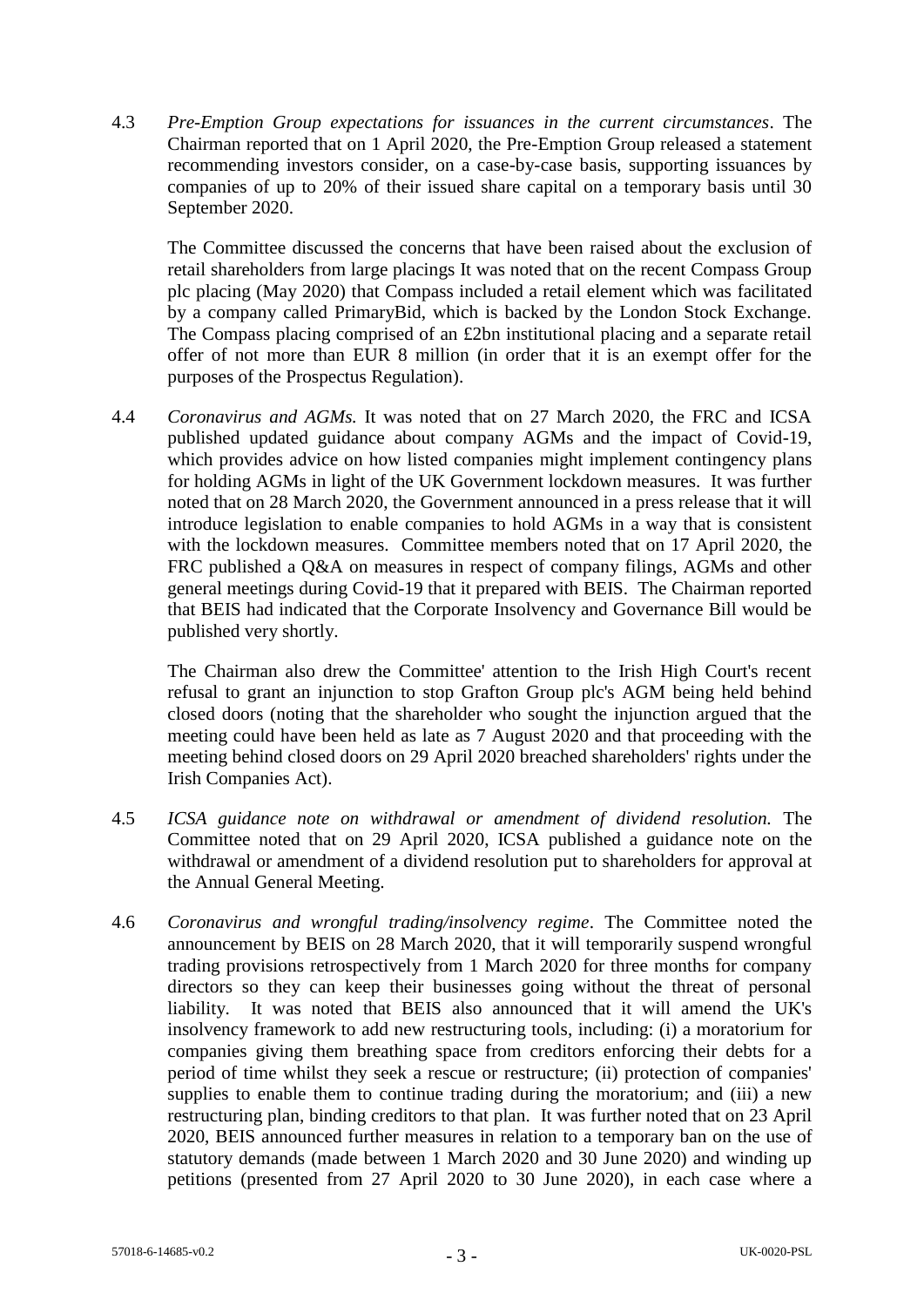company cannot pay its bills due to coronavirus. It was reported that these measures are to be included in the Corporate Insolvency and Governance Bill expected to be published very shortly.

4.7 *Moss Bros Group PLC scheme of arrangement*. The Chairman reported that on 22 April 2020, Moss Bros Group PLC announced that Brigadier Acquisition Company Limited (**Bidco**) was seeking a ruling from the Takeover Panel (**Panel**) to enable Bidco to invoke a condition to lapse the scheme of arrangement on account of the impact of the Covid-19 pandemic on Moss Bro. It was noted that on 23 April 2020, Moss Bros announced that there would be no change to the offer timetable in response to the ruling sought by Bidco as the Panel would likely need longer to consider its ruling and that the Panel had informed Moss Bros that the process of considering Bidco's request and Moss Bros' rebuttal was unlikely to be concluded prior to 29 April 2020, which was the scheduled date for the Court Meeting and General Meeting. It was further noted that the scheme was approved by the shareholders (as announced on 29 April 2020).

The Committee noted that on 19 May 2020 the Panel rejected Bidcos' request to invoke a condition to lapse the scheme.

The Committee also noted a case brought by Metlifecare in the New Zealand High Court where it has filed a statement of claim seeking orders that Asia Pacific Village Group Limited (APVG) be required to fulfil its contractual obligations under a scheme implementation agreement entered into on 29 December 2019. Metlifecare filed the statement of claim on 15 May 2020, challenging the validity of APVG's notice to terminate the agreement. The statement sets out the reasons why Metlifecare considers there is no lawful basis to terminate the agreement, on the basis that no material adverse change has occurred and that, as such, there have been no prescribed occurrences that would permit APVG to terminate the agreement. The Committee agreed it was important to track the progress of this case given that more counterparties may seek to trigger MAC clauses on M&A related deals as a result of COVID-19 related circumstances.

4.8 *BEIS Committee follow-up inquiry on audit reform.* The Committee noted that on 20 March 2020, the BEIS Committee launched an inquiry on delivering audit reform to help map out a path for implementing meaningful reform of the UK's audit industry following a series of inquiries from the BEIS Committee, the CMA, Sir Donald Brydon and Sir John Kingman. The Chairman reported that in this follow-up inquiry, the BEIS Committee intends to take oral evidence later this year from stakeholders on their response to the various audit reviews and examine how they can fit together to deliver reform to the UK's audit industry and that the call for evidence closes on 31 July 2020.

The Committee was in agreement that it was important to respond to this call for evidence. Vanessa Knapp agreed to review the Committee's previous submissions in relation to the earlier BEIS Committee, Brydon and Kingman inquiries and to prepare a draft response re-iterating the key concerns raised by the Committee.

4.9 *Law Society position on the use of virtual execution and e-signature*. The Chairman reported that on 7 May 2020, the Law Society published a guidance note on its position on the use of virtual execution and e-signature during the coronavirus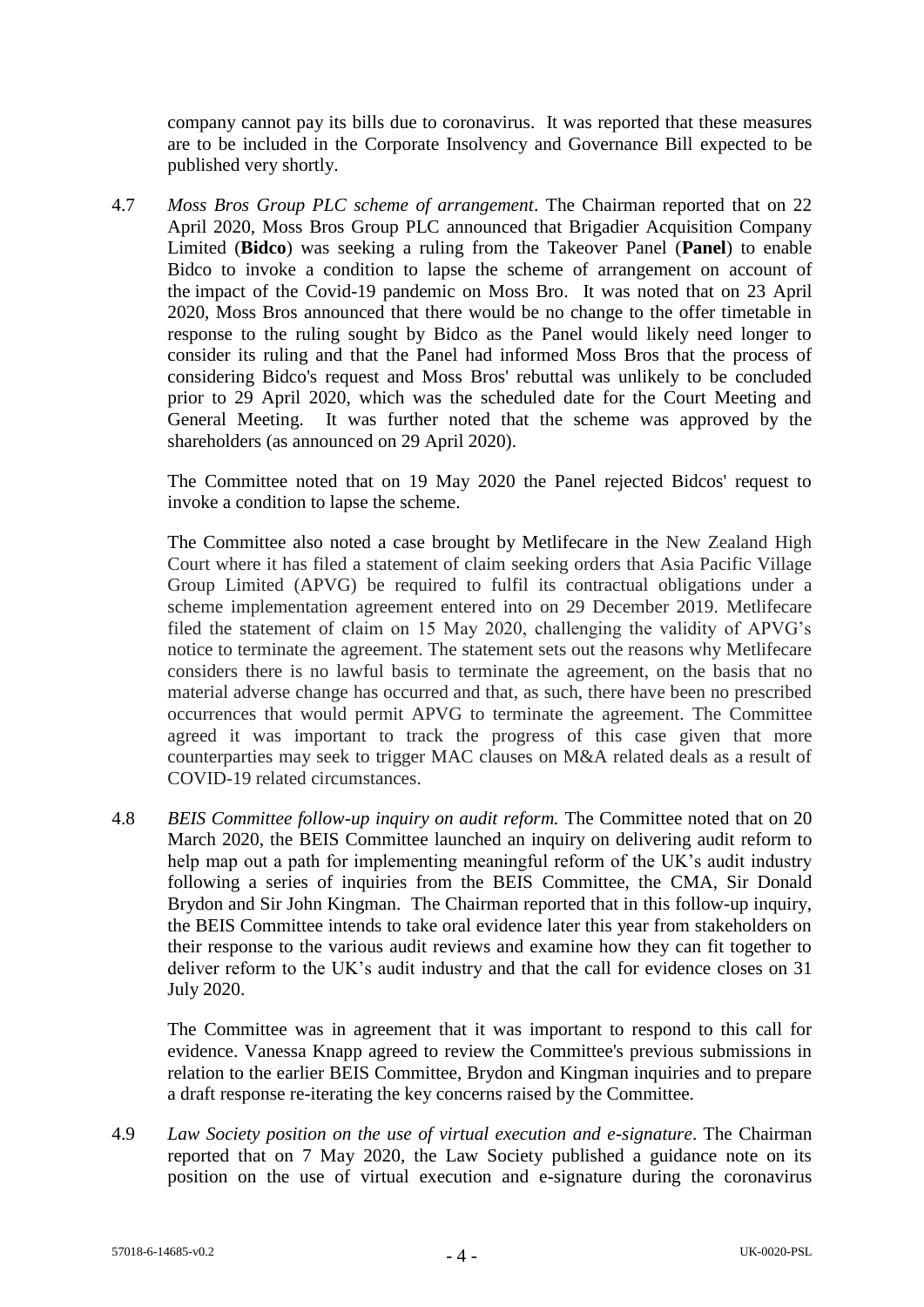pandemic. It was noted that in particular the note contains links to the Law Society's practice notes on: (i) execution of documents by virtual means (issued on 16 February 2010), which remains in the form issued on 16 February 2010; and (ii) execution of a document using an electronic signature (issued on 21 July 2016), which, save for certain updated references, remains in the form issued on 21 July 2016 (noting that both practice notes are stated to have been reviewed in May 2020 in the context of COVID-19 restrictions). It was also reported that on 6 May 2020, the Law Society published an article on HM Land Registry changes to property transactions during coronavirus, including HM Land Registry temporarily accepting the 'Mercury' signing approach for deeds in relation to conveyancing.

- <span id="page-4-0"></span>4.10 *Brexit.* The Chairman called the Committee's attention to item 5.5(a) of the agenda - Regulation 2019/2155 which was published in the Official Journal in December 2019 and which, inter alia, amends Articles 18 and 19 of MAR with effect from 1 January 2021. It was noted that it is currently unclear whether these changes will be implemented in the UK given that they take effect after the end of the transition period.
- 4.11 *Notification under the Money Laundering, Terrorist Financing and Transfer of Funds (Information on the Payer) Regulations 2017 (MLRs)*. The Chairman referred to the email circulated to the Committee for its consideration on behalf of Traver Smith Braithwaite in relation to the provisions of Article 43(4) of the MLRs. The Chairman reported that this article requires all UK bodies corporate (excluding those listed on a regulated market) to notify 'relevant persons' during the course of a business relationship of changes to prescribed information (include changes to, amongst other things, the UK body corporate's registered office, board of directors, senior persons responsible for its operations, legal owners and beneficial owners) and the date on which those changes occurred within 14 days of the date on which the corporate becomes aware of the change. It was noted that a failure by a relevant body corporate to notify under this regulation is a criminal offence. It was noted that UK bodies corporate would typically have a number of business relationships with, for example, credit institutions, financial institutions, lawyers, accountants, tax advisors, auditors and estate agents (all of whom would fall within the definition of 'relevant persons'). The Committee had been ask to seek views from their respective compliance teams as to whether UK bodies corporate are generally complying with this obligation.

A number of Committee members reported that they had spoken to their compliance teams who did not appear to routinely receive notifications of this sort suggesting that UK bodies corporate are potentially unaware of or do not have systems in place designed to secure compliance with this obligation. The Committee considered how best to raise this issue more widely. The Chairman agreed to raise this concern with The Chartered Governance Institute to ask whether they can raise awareness of this obligation with their members.

## 5. **Recent developments**

The Committee noted the following additional items in sections 5.1 to 5.9 below which were set out in the agenda but which time did not allow them to consider.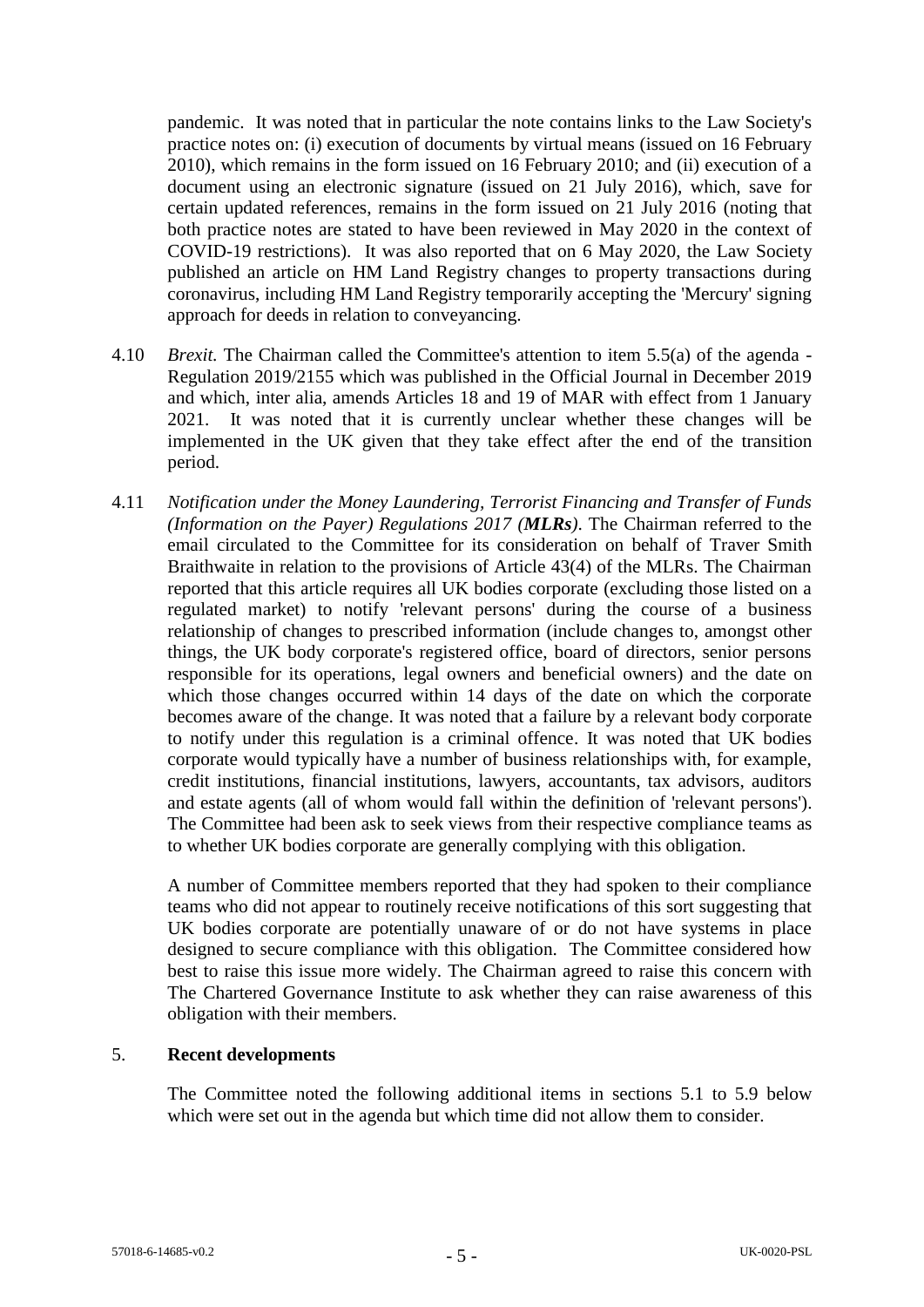## 5.1 **Company law**

- (a) *Temporary measures concerning general meetings of SEs and SCEs in light of coronavirus.* On 29 April 2020, the European Commission published a proposal for a Council Regulation on temporary measures concerning the general meetings of European Companies (**SEs**) and European Cooperative Societies (**SCEs**). The proposal sets out a temporary derogation to the deadline by which SEs and SCEs must hold their general meetings under the applicable EU Regulations (i.e. within six months of the end of their financial year) by allowing SEs and SCEs to hold their general meetings within 12 months of the end of their financial year, but in any case no later than 31 December 2020.
- (b) *ICSA guidance on virtual board meetings.* On 28 March 2020, ICSA published guidance on good practice for virtual board and committee meetings. The purpose of the guidance is to offer a brief guide to the practical and legal issues that need consideration and to offer insight into how virtual meetings can be made as effective as possible.
- (c) *Companies to receive three-month extension period to file accounts.* On 25 March 2020, BEIS and Companies House issued a press release announcing that companies will be able to apply for a three-month extension for filing their accounts due to the coronavirus outbreak. On 25 March 2020, Companies House also updated its guidance on applying for more time to file company accounts to provide that where accounts will be late because of the impact of coronavirus on the company and the filing deadline has not yet passed, the company can apply for an automatic and immediate three-month extension to file accounts. However, companies that have already extended their filing deadline, or shortened their accounting reference period, may not be eligible for an extension.
- (d) *Updated Companies House coronavirus guidance*. Companies House has updated its coronavirus guidance since the last Committee meeting, including to advise that: (i) applications covering sections 243, 790ZF and 790ZG of the Companies Act 2006 (**CA 2006**) (in relation to the disclosure of personal information) should be made online; (ii) the quickest way to ensure an SR01 application (where an individual applies to make an address unavailable for public inspection pursuant to section 1088 CA 2006) is processed is to send a digital copy via email; (iii) due to the HMRC's temporary stamp duty measures (see item 5.8(e)), Companies House will accept and register: (a) an unstamped SH03 form for notifying a share buyback if it is accompanied by the letter from HMRC confirming that the correct duty has been paid; and (b) court orders sanctioning schemes of arrangement which are accompanied by either the letter from HMRC confirming that the correct duty has been paid or a letter from HMRC confirming that no duty is payable (note, in each case, the letter will not appear on the public register); (iv) for a temporary period, it will ease strike off activity and treat late filing penalty appeals sympathetically; and (v) the emergency filing service can be used to file registrar's powers forms e.g. application for rectification by the registrar of companies (RP02A and LL RP02A), application to remove material about a director (RP06).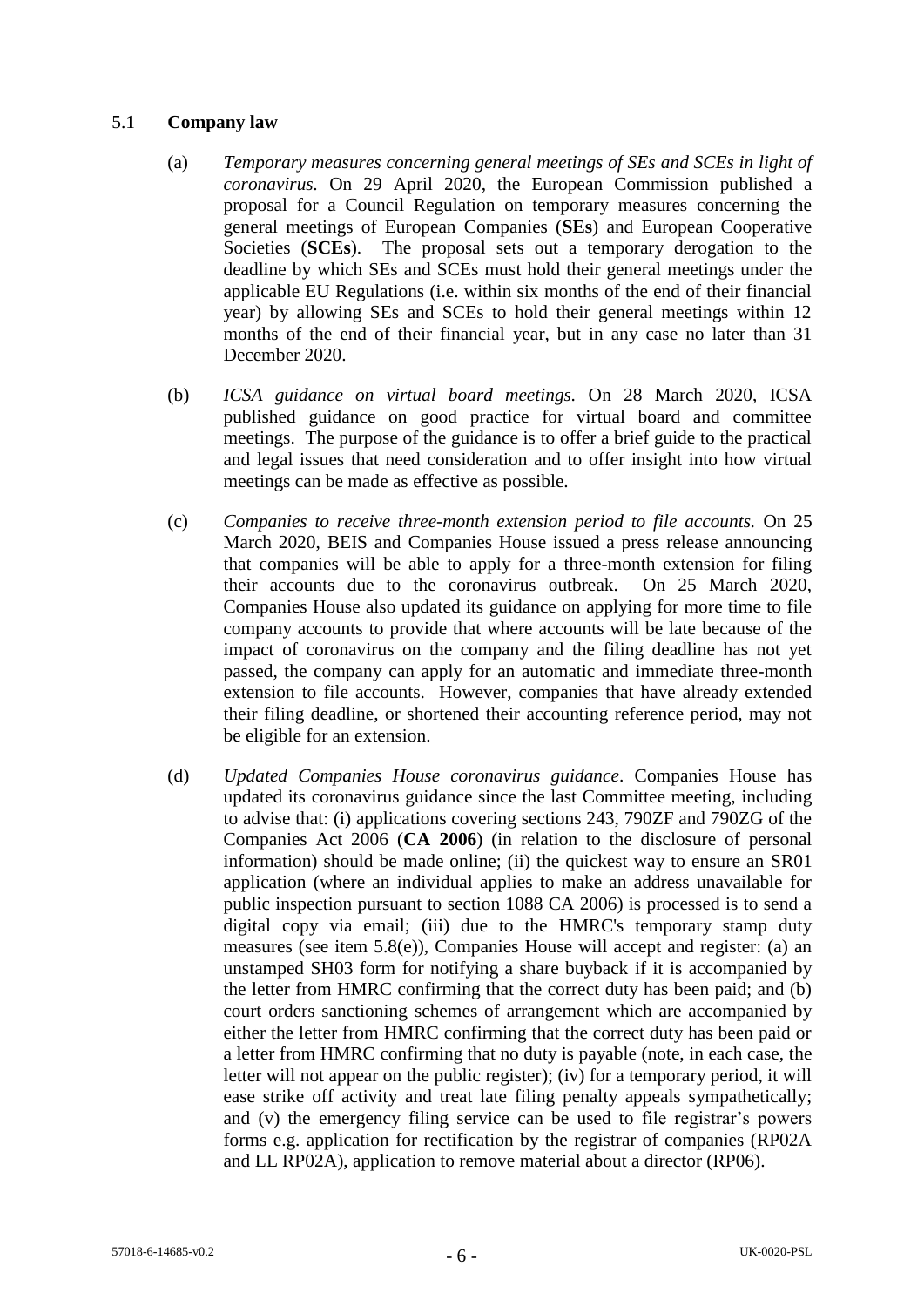## 5.2 **Corporate governance**

- (a) *Updates to the 2018 Guidance on the Strategic Report.* On 11 May 2020, the FRC published editorial amendments to Appendix II and Appendix III of the 2018 Guidance on the Strategic Report, along with an explanation of the amendments. The amendments include a clarification that a public company must include a section 172(1) statement in its Strategic Report, even if it meets the medium sized company size criteria.
- (b) *IA outlines shareholder expectations on executive pay in light of coronavirus*. On 27 April 2020, the Investment Association (**IA**) issued a press release announcing the publication of guidance to companies on shareholder expectations on executive pay in light of coronavirus.
- (c) *ICGN open letter on corporate governance in light of coronavirus.* On 23 April 2020, the International Corporate Governance Network (**ICGN**) issued a press release announcing the publication of an open letter to companies, regulators and stakeholders setting out governance priorities during the coronavirus pandemic and beyond. The press release states that ICGN is seeking to advance an international dialogue among investors and companies around effective responses to the pandemic while looking to restore and rebuild a more sustainable global economy.
- (d) *ISS policy application guidance in light of coronavirus*. On 8 April 2020, Institutional Shareholder Services Inc. (**ISS**) issued a press release announcing the publication of guidance on the application of its policies in light of coronavirus. The guidance addresses how ISS plans to apply ISS' benchmark proxy voting policies over the coming months.
- (e) *PIRC Shareholder Voting Guidelines 2020*. In March 2020, PIRC published its yearly Shareholder Voting Guidelines 2020 for the various markets that it covers. The guidelines set out PIRC's views on issues such as board structure, remuneration policy and management of social and environmental issues. A copy can be ordered for £375.

# 5.3 **Reporting and disclosure**

(a) *ESMA guidance on financial reporting deadlines in light of coronavirus.* On 27 March 2020, ESMA issued a press release with a link to a Public Statement on the implications of coronavirus on the deadlines for publishing financial reports which apply to listed issuers under the Transparency Directive. The statement acknowledges the difficulties encountered by issuers in preparing financial reports and the challenges faced by auditors in carrying out timely audits of accounts due to coronavirus, which may impair the ability of issuers to publish within the legislative deadlines. The statement recommends National Competent Authorities to apply forbearance powers towards issuers who need to delay publication of financial reports beyond the statutory deadline, whilst highlighting that issuers should keep their investors informed of the expected publication delay and that requirements under MAR still apply.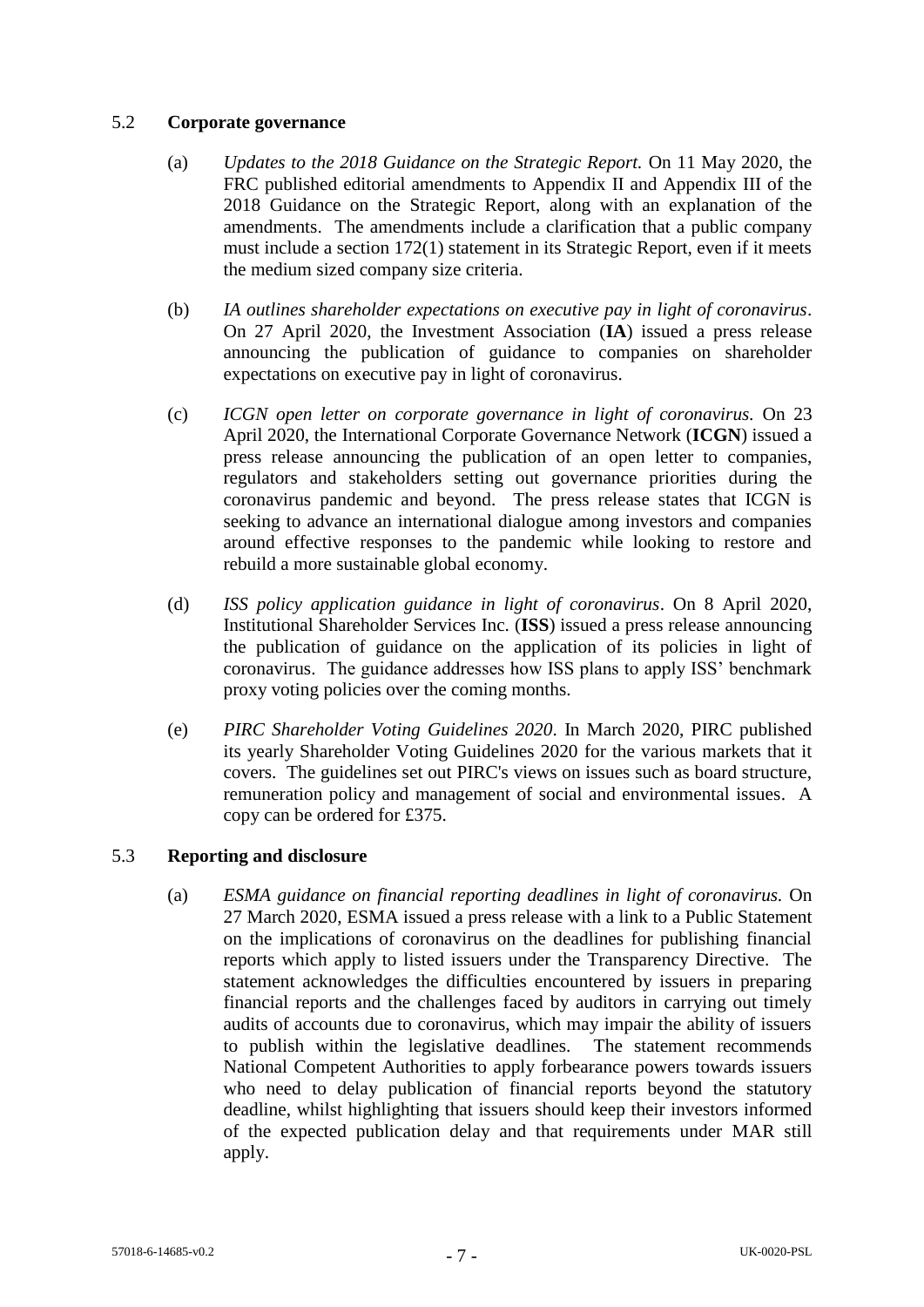(b) *FCA, FRC and PRA joint statement on coronavirus*. On 26 March 2020, the FCA, FRC and PRA issued a joint statement (see also the FRC press release) announcing a series of actions to ensure information continues to flow to investors and support the continued functioning of the UK's capital markets. These actions include: (i) an FCA statement of policy that allows listed companies an extra two months to publish their audited annual financial reports; (ii) FRC guidance for companies preparing financial statements (which also includes guidance on corporate governance and reporting; this guidance was amended on 12 May 2020 to include information on interim results); and (iii) an FRC bulletin for auditors covering factors to be taken into account when carrying out audits during the coronavirus crisis. On 26 March 2020, the London Stock Exchange (**LSE**) issued a Market Notice N08/20 in which it states that it supports the joint statement of the FCA, FRC and PRA.

# 5.4 **Equity capital markets**

- (a) *Update to PMB No. 27.* On 20 April 2020, the FCA updated the "Shareholder meetings" and "Corporate transactions and admissions" sections of Primary Market Bulletin No. 27 (which was first published on 17 March 2020) to take account of the FCA statement of policy published on 8 April 2020 and accompanying technical supplements (see item 4.1).
- (b) *New Q&A on APMs in the context of coronavirus.* On 17 April 2020, ESMA issued a press release announcing the publication of a new Q&A to provide guidance to issuers on the application of the ESMA Guidelines on Alternative Performance Measures (**APMs**) in the context of coronavirus. The new Q&A encourages issuers to use caution when adjusting APMs and when including new APMs to address the impact of coronavirus and invites issuers to provide narrative information regarding the modifications made, the assumptions used and the impact of coronavirus and information on measures taken or expected to be taken by issuers to address the impact that coronavirus may have on their operations and performance.
- (c) *IA letter to FTSE 350 Chairs*. On 8 April 2020, the IA issued a press release stating that it has, on behalf of the UK's investment management industry, written a letter to the Chairs of all FTSE 350 companies, expressing the industry's commitment to supporting British business during the coronavirus outbreak. On 1 April 2020, the IA also published statements on dividends and executive pay in the current climate.
- (d) *Temporary changes to Dividend Procedure Timetable due to coronavirus*. On 25 March 2020, the LSE issued Market Notice N07/20 that provides issuers with guidance in respect of payment dates under the Dividend Procedure Timetable in light of coronavirus. The Market Notice states that the LSE will permit a deferral period of up to 30 business days for payment of a dividend, but no more than 60 business days after the record date.
- (e) *FCA moratorium on the publication of preliminary financial statements*. On 21 March 2020, the FCA issued a press release strongly requesting that all listed companies observe a moratorium on the publication of preliminary financial statements for at least two weeks. The FCA also published a Q&A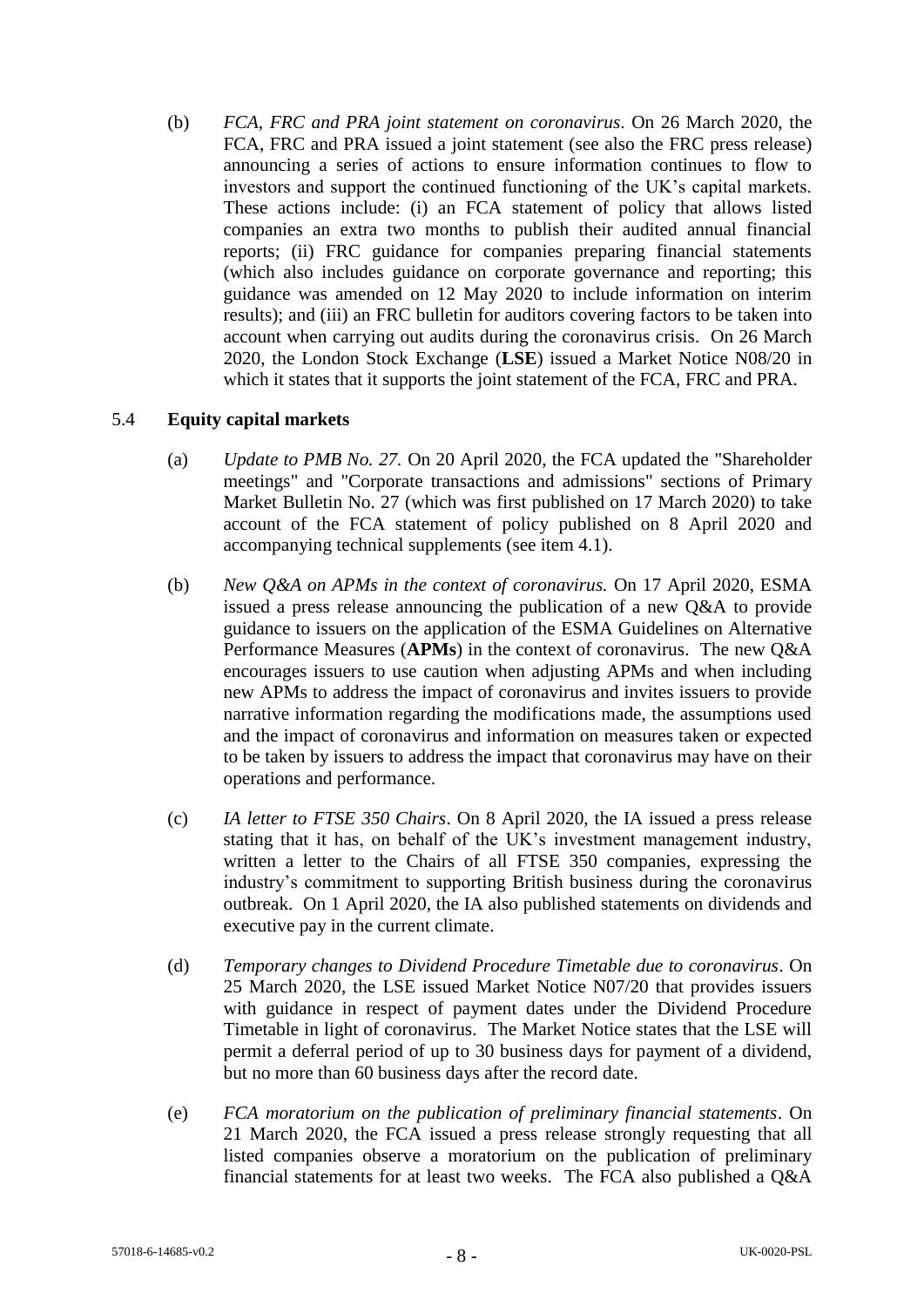on this moratorium. On 23 March 2020, the FRC issued a press release stating that it fully supports the FCA's request. On 26 March 2020, the FCA announced that the moratorium could end on 5 April 2020.

(f) *Inside AIM - Temporary measures due to coronavirus*. On 20 March 2020, the LSE published an Inside AIM that sets out temporary measures implemented by AIM Regulation to support AIM companies and nominated advisers during the coronavirus outbreak. This Inside AIM states that, until further notice, AIM Regulation will be applying discretion to the application of certain of the AIM Rules for Companies and the AIM Rules for Nominated Advisers and will keep the situation under review, in particular the potential impact on financial reporting and will provide further guidance as necessary. On 26 March 2020, the LSE published an Inside AIM that sets out temporary changes relating to an AIM company's obligation to publish annual audited accounts in accordance with the AIM Rules for Companies (which follow on from the Companies House announcement that UK companies affected by coronavirus can apply for a three-month extension for filing their annual  $accounts - see item 5.1(c)$ .

# 5.5 **MAR**

- (a) *Regulation (EU) 2019/2115 amending, inter alia, MAR as regards the promotion of the use of SME growth markets.* Regulation 2019/2155 was published in the Official Journal in December 2019 and, inter alia, amends Articles 18 and 19 of MAR with effect from 1 January 2021. Article 19(3) is amended to require PDMR and PCA dealing notifications to be submitted within two, rather than the current three, business days after the transaction (see item [4.10](#page-4-0) above). Article 18 is amended to require issuers and any person acting on their behalf (currently issuers or any person acting on their behalf) to draw up insider lists. Article 18(6) is also amended to enable member states in certain circumstances to require SME growth market issuers to maintain an insider list with information in relation to all persons who would be required to be included on that list pursuant to Article 18(1)(a) MAR (as opposed to just those who, due to the nature of their function or position within the issuer, have regular access to inside information). Article 18(6) (as amended) mandates ESMA to develop draft implementing technical standards (**ITS**) to determine the format of the insider list referred to in Article 18(6) (see item  $5.5(b)$ ).
- (b) *ESMA consultation on draft technical standards introduced by the amendments to MAR for the promotion of the use of SME growth markets.* On 6 May 2020, ESMA published the draft ITS mandated in the amendments to Article 18(6) MAR (as amended by Regulation (EU) 2019/2115 – see item 5.5(a)) and which set out the proposed format of the insider list to be used by SME growth market issuers. The draft ITS also propose that Commission Implementing Regulation (EU) 2016/347 on the precise format of insider lists and keeping insider lists be repealed in order that all the implementing measures on insider lists be consolidated in a single piece of legislation. The deadline for responding to the ESMA consultation is 15 July 2020.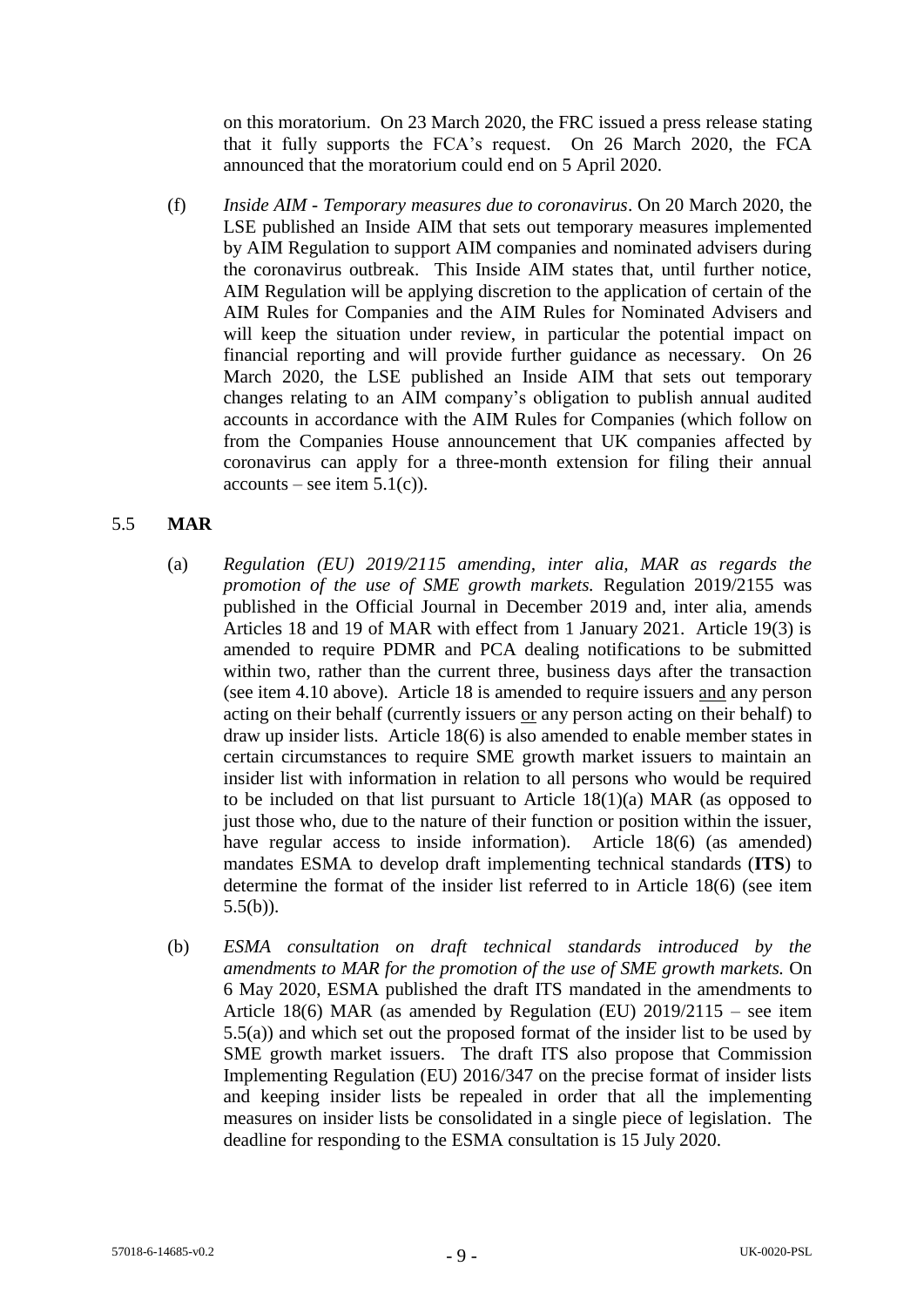### 5.6 **Accounting**

(a) See item 5.3(b) regarding guidance issued by the FRC for auditors.

### 5.7 **Takeovers**

(a) See item 4.7 - Moss Bros Group PLC scheme of arrangement.

### 5.8 **Miscellaneous**

- (a) *Modern slavery reporting in light of coronavirus.* On 20 April 2020, the Home Office published guidance on modern slavery reporting during the coronavirus pandemic. The guidance states that businesses which need to delay the publication of their modern slavery statement by up to six months due to coronavirus-related pressures will not be penalised. It states that businesses should state the reason for any delay in their modern slavery statement.
- (b) *Call for evidence on FCO's role in blocking foreign asset stripping in the UK.*  On 7 April 2020, the Foreign Affairs Committee published an inquiry into the role of the Foreign and Commonwealth Office (**FCO**) in blocking foreign asset stripping in the UK. This inquiry will examine how the FCO assesses whether a potentially hostile party is seeking to secure significant influence or control over a UK company and in what circumstances the FCO should intervene. It will also focus on what safeguards are required in the forthcoming National Security and Investment Bill to ensure that the FCO has a full role in the decision-making process in relation to interventions. The call for evidence closes on 29 May 2020.
- (c) *European Commission guidelines on foreign investment screening in light of coronavirus*. On 25 March 2020, the European Commission issued a press release announcing the publication of guidelines to Member States to ensure a strong EU-wide approach to foreign investment screening in a time of public health crisis and related economic vulnerability. The aim is to preserve EU companies and critical assets, notably in areas such as health, medical research, biotechnology and infrastructures that are essential for the EU's security and public order, without undermining the EU's general openness to foreign investment.
- (d) *Temporary stamp duty measures due to coronavirus*. On 25 March 2020, HMRC updated its guidance on completing a stock transfer form and paying stamp duty to include information on a temporary set of processes that allow the HMRC to continue dealing with stamp duty for the duration of the coronavirus outbreak. The processes allow people to email HMRC documents for stamping, and HMRC will deal with those electronically rather than by applying a physical stamp. Where payment is needed, it must be made electronically. On 27 March 2020, the HMRC also updated the following guidance to reflect temporary measures put in place due to coronavirus: (i) schemes of arrangement; (ii) reliefs and exemption on paper shares; (iii) getting an opinion about payment or penalty; and (iv) claiming section 42 stamp duty group relief.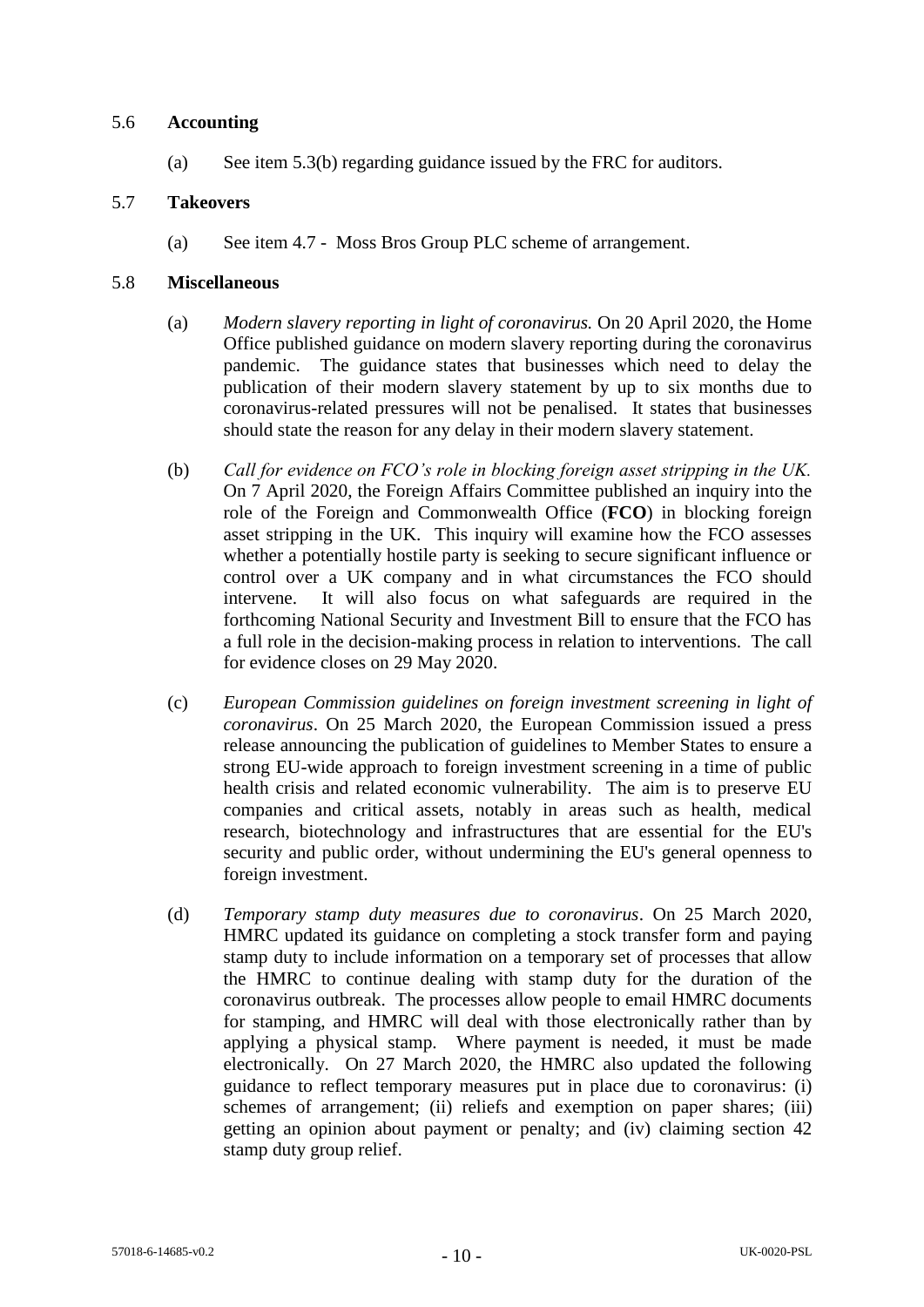- (e) *Suspension of gender pay gap reporting.* On 24 March 2020, the Government Equalities Office (**GEO**) issued a press release stating that due to the coronavirus outbreak, the GEO and the Equality and Human Rights Commission have decided to suspend enforcement of the gender pay gap deadlines for this reporting year (2019/20) and, therefore, there will be no expectation on employers to report their data for this reporting year.
- (f) *CMA coronavirus announcement*. On 18 March 2020, the CMA issued a press release on changes to its working arrangements due to coronavirus. On 22 April 2020, the CMA published guidance on merger assessments during the coronavirus pandemic.

### 5.9 **Cases**

- (a) *Gwynt y Môr Ofto Plc v Gwynt y Môr Offshore Wind Farm Limited and others [2020] EWHC 850 (Comm)*. The High Court held that an indemnity in a sale and purchase agreement (**SPA**) for the full cost of reinstatement of any assets that were destroyed or damaged "prior to Completion" was limited to destruction or damage occurring between signing the SPA and completion (and not any occurring prior to signing). The judge's conclusion was partly based on the fact that the parties had agreed a carefully structured and limited warranty (i.e. that, as at the date of the SPA, no defect or damage has been discovered in relation to the assets that is reasonably likely to cause material disruption; typical financial limitations applied), which would have been rendered pointless if the parties had also agreed to a broad indemnity to cover any damage to the assets suffered prior to signing the SPA.
- (b) *Towergate Financial (Group) Ltd and others v Hopkinson and others [2020] EWHC 984 (Comm)*. The High Court held that a provision in an SPA that set out the time period within which to bring an indemnity claim had a dual condition precedent i.e. notice of an indemnity claim had to be given "as soon as possible" as well as on or before the seventh anniversary of the date of the SPA. These were two distinct requirements. On the facts, the claim failed because the buyer had not satisfied the condition precedent to give notice as soon as possible.
- (c) *In the matter of Inmarsat PLC [2020] EWHC 776 (Ch)*. The High Court considered the issue of costs in relation to shareholders who had opposed (**objectors**) the sanction of a scheme of arrangement under Part 26 CA 2006 between Inmarsat and its shareholders where the objectors had withdrawn their objections on the morning of the sanction hearing. The High Court found that the objectors were not entitled to their costs, nor were they ordered to pay the company's costs. The High Court re-affirmed that the court's discretion as to costs under CPR44 was unfettered, but that it should be exercised in accordance with the usual guidelines.
- (d) *In the matter of Castle Trust Direct PLC & Ors [2020] EWHC 969 (Ch)* (judgment available on Lawtel and Westlaw)*.* The High Court considered whether it was possible for creditors to meet remotely (rather than in person) for a scheme meeting. The court held that a meeting of creditors to consider a scheme of arrangement under Part 26 CA 2006 does not need to be a meeting